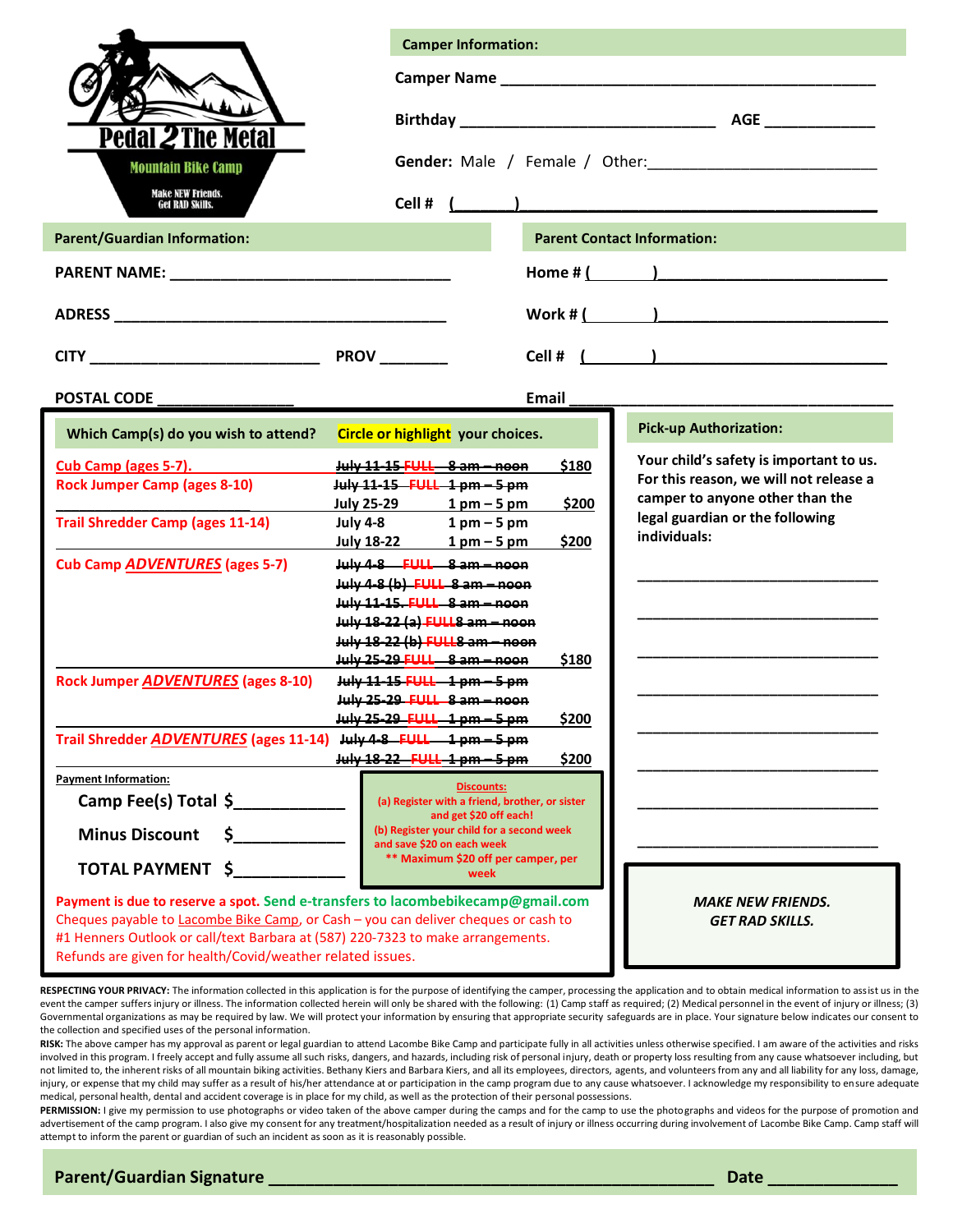|                                                                                                                                                                                              |                                                                                           | <b>MEDICAL INFORMATION</b> |             |                    |  |  |
|----------------------------------------------------------------------------------------------------------------------------------------------------------------------------------------------|-------------------------------------------------------------------------------------------|----------------------------|-------------|--------------------|--|--|
|                                                                                                                                                                                              |                                                                                           |                            |             |                    |  |  |
| lai 2 The Metal<br>Mountain Bike Camp<br><b>Make NEW Friends.</b><br>Get RAD Skills.                                                                                                         |                                                                                           |                            |             |                    |  |  |
| <b>Family Physician Information:</b>                                                                                                                                                         |                                                                                           |                            |             |                    |  |  |
|                                                                                                                                                                                              |                                                                                           |                            |             |                    |  |  |
| <b>Current Medications:</b>                                                                                                                                                                  |                                                                                           |                            |             |                    |  |  |
| <b>Medication</b>                                                                                                                                                                            | <b>Dosage</b>                                                                             | Route                      | <b>Time</b> | <b>Self Admin?</b> |  |  |
|                                                                                                                                                                                              |                                                                                           |                            |             | Yes / No           |  |  |
|                                                                                                                                                                                              |                                                                                           |                            |             | Yes / No           |  |  |
|                                                                                                                                                                                              |                                                                                           |                            |             | Yes / No           |  |  |
|                                                                                                                                                                                              |                                                                                           |                            |             | Yes / No           |  |  |
| <b>Allergies:</b>                                                                                                                                                                            |                                                                                           |                            |             |                    |  |  |
| Allergies to food, medication or other? YES* / NO<br>Is Tetanus Immunization current?  YES / NO<br>Does the camper have any difficulty with the following? (circle all that apply)<br>Asthma | <b>Diabetes</b><br><b>Epilepsy</b>                                                        |                            |             |                    |  |  |
| <b>Health History / Extended Information:</b>                                                                                                                                                |                                                                                           |                            |             |                    |  |  |
| Are there any medical (or other) reasons that affect your child's ability to participate fully in this camp?                                                                                 | Please notify staff if your child has been exposed to Covid-19 prior to arriving at camp. |                            |             |                    |  |  |
| Are there any special health or medical instructions you need staff to be aware of?                                                                                                          |                                                                                           |                            |             |                    |  |  |
| <b>Emergency Contact</b><br>If the parent or guardian cannot be reached in an emergency, notify:                                                                                             |                                                                                           |                            |             |                    |  |  |
|                                                                                                                                                                                              |                                                                                           |                            |             |                    |  |  |
|                                                                                                                                                                                              |                                                                                           |                            |             |                    |  |  |